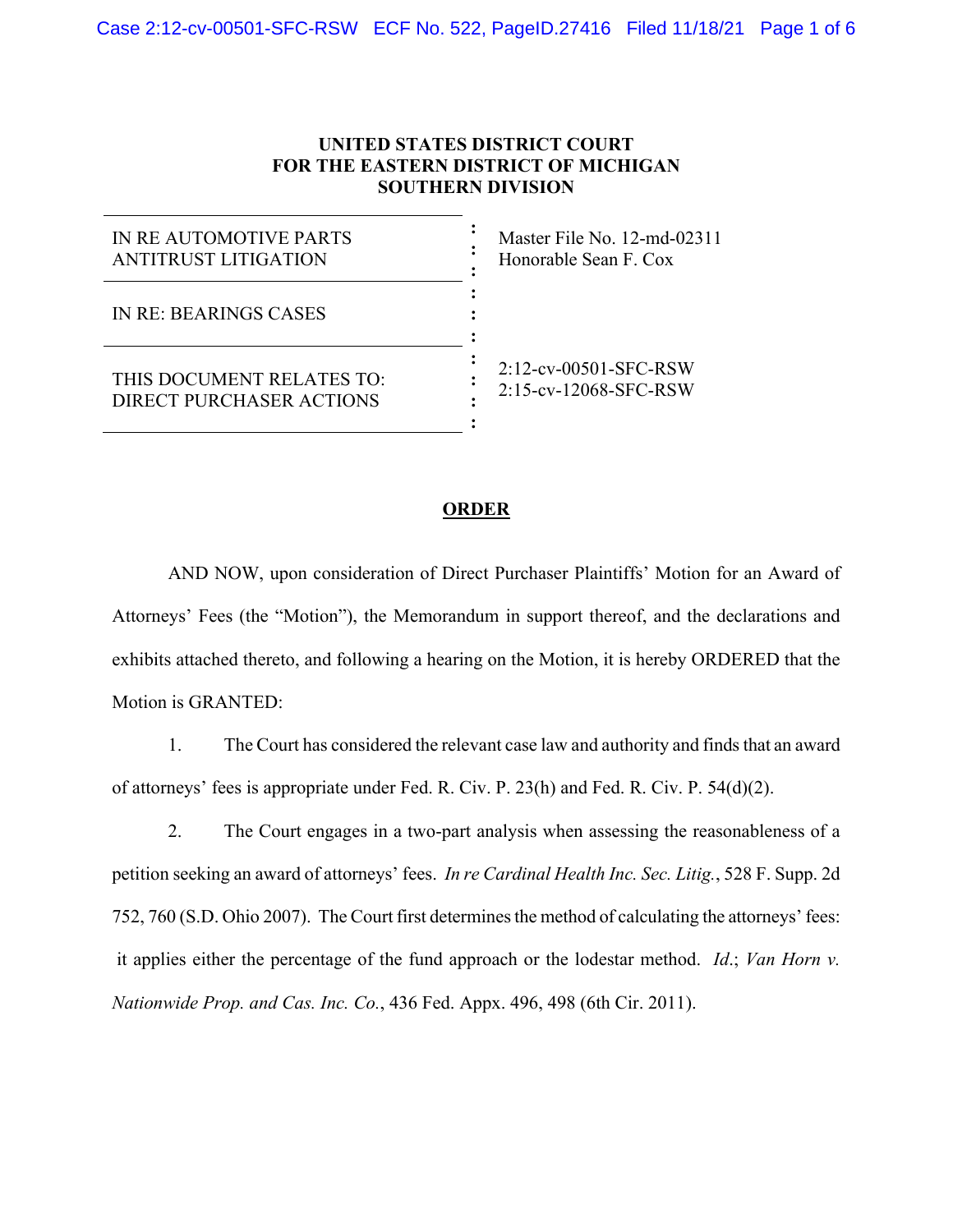3. The Court has the discretion to select the appropriate method for calculating attorneys' fees "in light of the unique characteristics of class actions in general, and of the unique circumstances of the actual cases before them." *Rawlings v. Prudential-Bache Properties, Inc.*, 9 F.3d 513, 516 (6th Cir. 1993). In common fund cases, the award of attorneys' fees need only "be reasonable under the circumstances." *Id*., 9 F.3d at 516. The Court has also analyzed and weighed the six factors described in *Ramey v. Cincinnati Enquirer, Inc.*, 508 F.2d 1188 (6th Cir. 1974).

4. The Court will award fees to Direct Purchaser Plaintiffs' counsel using the percentage-of-the fund approach. This method of awarding attorneys' fees is preferred in this district because it eliminates disputes about the reasonableness of rates and hours, conserves judicial resources, and aligns the interests of class counsel and the class members. *Rawlings*, 9 F.3d at 515; *In re Packaged Ice Antitrust Litig*., 08-MDL-01952, 2011 WL 6209188, at \*16 (E.D. Mich. Dec. 13, 2011); *In re Delphi Corp. Sec. Derivative & ERISA Litig*., 248 F.R.D. 483, 502 (E.D. Mich. 2008); *Cardinal*, 528 F. Supp. 2d at 762 (the Sixth Circuit has "explicitly approved the percentage approach in common fund cases."); *In re Skelaxin (Metaxalone) Antitrust Litig*., 2014 WL 2946459 \*1 (E.D. Tenn. Jun. 30, 2014).

5. The amount of the gross settlement fund was \$16,538,888. The Court previously authorized Settlement Class Counsel to use up to 20% for expenses incurred in the prosecution of this litigation. ECF No. 289. The Court also previously granted Direct Purchaser Plaintiffs' motion for reimbursement of litigation costs and expenses in the amount of \$6.5 million, and service awards to the Class representatives. ECF No. 499. Until their recent request, counsel for the Direct Purchaser Plaintiffs had not sought an award of attorneys' fees from the Schaeffler settlement, nor have any been paid to Settlement Class Counsel. After awards of expenses and service awards for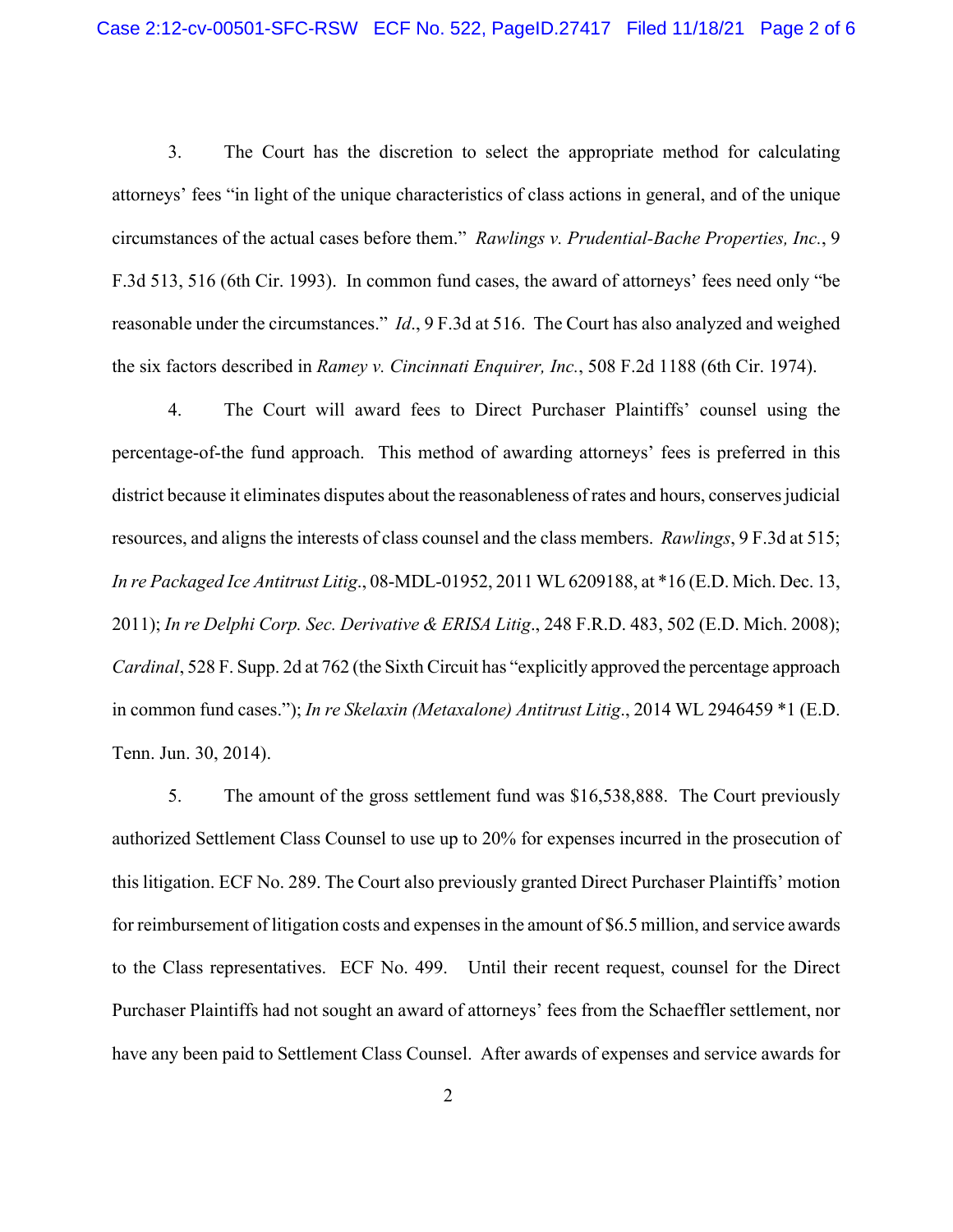## Case 2:12-cv-00501-SFC-RSW ECF No. 522, PageID.27418 Filed 11/18/21 Page 3 of 6

the Class representatives and notice and claims administration costs, the current amount of the settlement fund is \$6,445,199.05.

6. The requirements of Fed. R. Civ. P. 23(h)(1) have been satisfied. Individual notice of the attorneys' fee request was disseminated by first class mail, postage prepaid, to all entities to which notice of the Schaeffler settlement had already been provided (except those that requested exclusion from the Schaeffler Settlement Class). In addition, copies of the Notice were posted on the website for this litigation. Finally, Summary Notice of Settlement Class Counsel's Request for an Award of Attorneys' Fees was published in Automotive News.

7. Counsel for the Direct Purchaser Plaintiffs request a fee award of \$2,148,399.68, which is one-third of the current amount of the settlement fund. The one-third fee requested is within the range of fee awards made by courts in this Circuit. *In re Prandin Direct Purchaser Antitrust Litig*., 2015 WL 1396473 (E.D. Mich. Jan. 20, 2015) (awarding one-third of the fund); *In re Southeastern Milk Antitrust Litig*., 2013 WL 2155387, at \*8 (E.D. Tenn. May 17, 2013); *Skelaxin*, 2014 WL 2946459, at \*1; *In re Packaged Ice Antitrust Litig*., 2011 WL 6209188, at \*19; *Thacker v. Chesapeake Appalachia, L.L.C.*, 695 F. Supp. 2d 521, 528 (E.D. Ky. 2010); *Bessey v. Packer and Plainwell, Inc.*, No. 4:06-CV-95, 2007 WL 3173972, \*4 (W.D. Mich. 2007); *Delphi*, 248 F.R.D. at 502-03; *In re National Century Financial Enterprises, Inc. Investment Litig*., 2009 WL 1473975 (S.D. Ohio May 27, 2009); *Kogan v. AIMCO Fox Chase, L.P.*, 193 F.R.D. 496, 503 (E.D. Mich. 2000).

8. The Court has considered the six *Ramey* factors in weighing a fee award to counsel for Direct Purchaser Plaintiffs: (1) the value of the benefits rendered to the class; (2) society's stake in rewarding attorneys who produce such benefits in order to maintain an service to others; (3)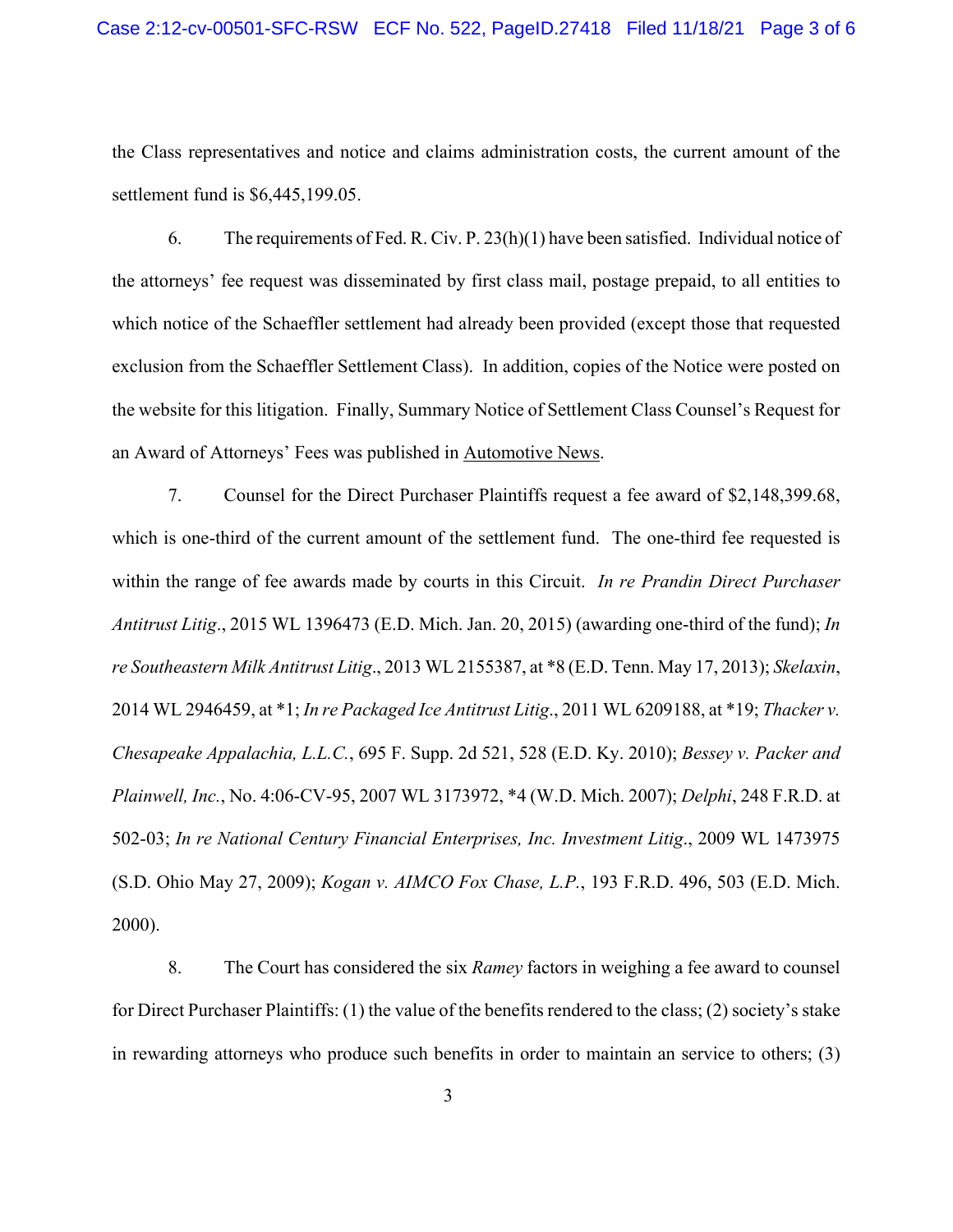whether the services were undertaken on a contingent fee basis; (4) the value of the services on an hourly basis—the lodestar cross-check; (5) the complexity of the litigation; and (6) the professional skill and standing of counsel on both sides. 508 F.2d at 1194-97.

9. The settlement conferred a substantial benefit on the members of the Settlement Class and the value of the settlement was readily quantifiable.

10. Direct Purchaser Plaintiffs' Counsel vigorously and effectively pursued the Direct Purchasers' claims. These efforts included factual investigation, drafting complaints, meeting with the amnesty applicant, conducting discovery, motion practice, negotiating the terms of the settlement and preparing the settlement documents, preparing settlement notices, orders, and the preliminary and final approval motions and briefs, and working with the claims administrator to design and send the class notices and a Claim Form.

11. The settlement amount constitutes a "common fund." It has long been recognized that attorneys who recover a common fund for others are entitled to reasonable attorneys' fees from that fund.

12. Direct Purchaser Plaintiffs' Counsel are operating on a contingency basis and bore a significant risk of non-payment in pursuing these claims.

13. Antitrust actions are inherently complex. The legal and factual issues are complicated and highly uncertain in outcome. This case is no exception.

14. In the absence of this settlement, Direct Purchaser Plaintiffs would have been facing continued litigation against Defendants Schaeffler Group USA Inc., Schaeffler Technologies AG & Co. KG (formerly Schaeffler Technologies GmbH & Co. KG), and FAG Kugelfischer GmbH.

4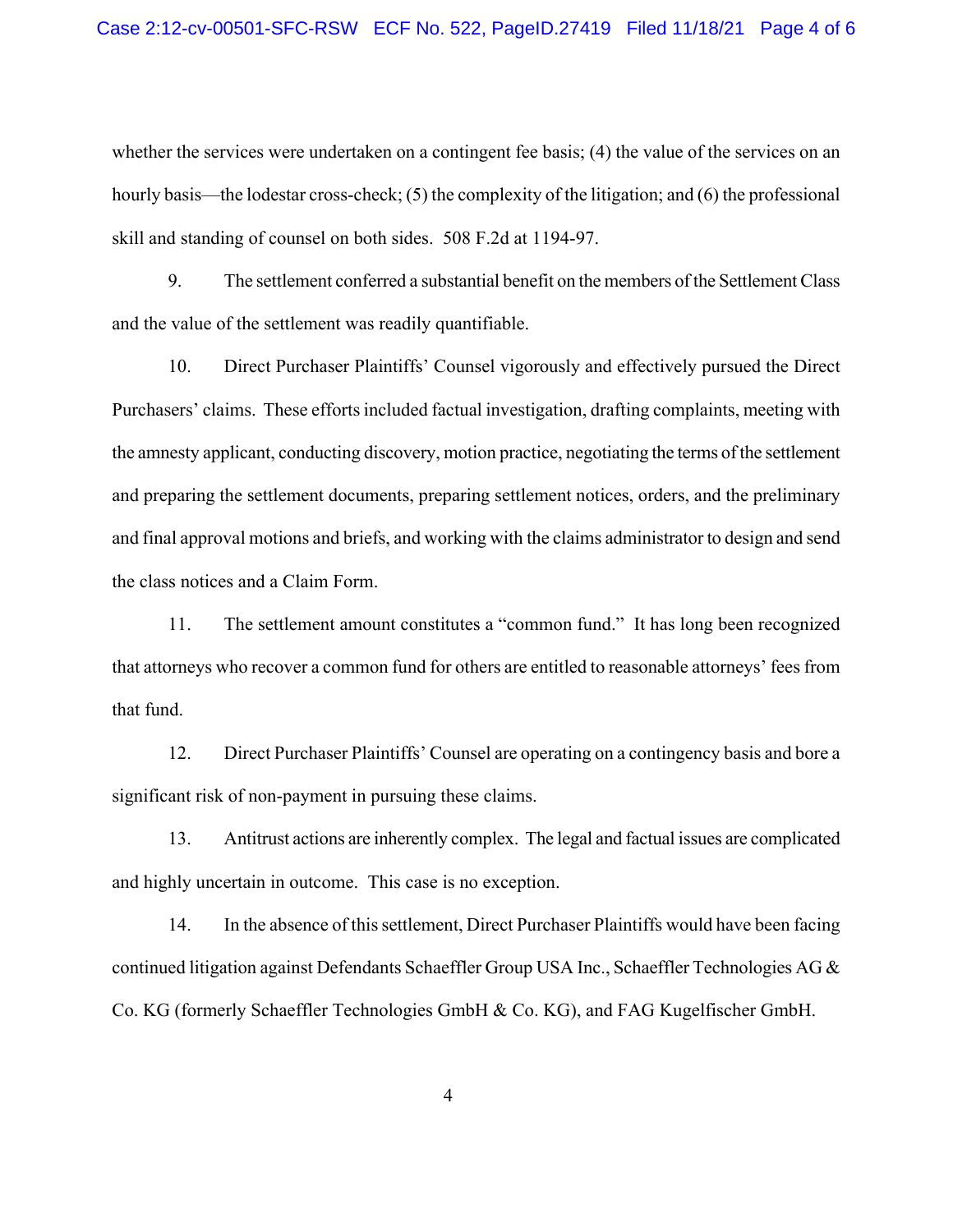15. As the Court has previously found, Co-Settlement Class Counsel and Liaison Counsel are qualified to litigate class action antitrust claims, and they have performed their duties skillfully.

16. The reaction of the class members was favorable. The Settlement Class is composed of sophisticated direct purchasers of Bearings, including parts suppliers, and manufacturers of motor vehicles. The Court has considered the objection of Terex Utilities and Class Counsel's response to the objection. The objection is overruled. The absence of any substantial objection is an indication that an attorneys' fee of one-third is reasonable.

17. As of March 31, 2019, Direct Purchaser Plaintiffs' Counsel had devoted \$69,132,484.25 in professional time at their historical billing rates to pursuing this case for the Direct Purchasers.

18. The Court finds that Direct Purchaser Plaintiffs' Counsel performed their tasks diligently, efficiently, and reasonably, and that their billing rates and lodestar are appropriate.

19. The Court conducted a lodestar "cross-check" with respect to the attorneys' fee award and determined that the fee requested represents three percent (3%) of Direct Purchaser Plaintiffs' Counsel's total lodestar.

20. After considering the appropriate factors, the Court finds that attorneys' fees of onethird are reasonable and awards a fee of \$2,148,399.68, which is one-third of the current amount of the settlement fund.

5